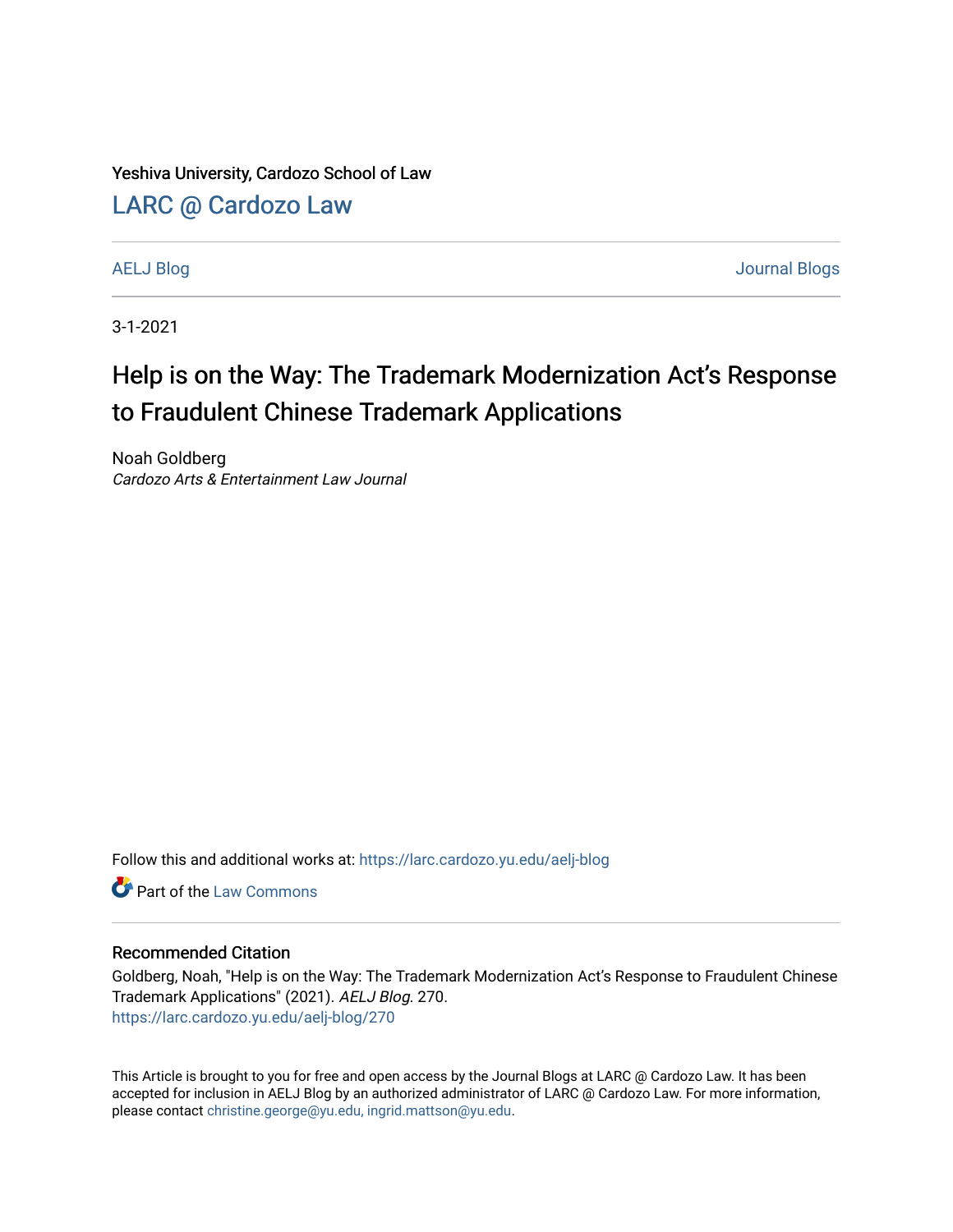# **Help is on the Way: The Trademark Modernization Act's Response to Fraudulent Chinese Trademark Applications**

BY [NOAH GOLDBERG](https://cardozoaelj.com/author/noah-goldberg/) /ON MARCH 1, 2021



*Image by Priyam Patel from Pixabay*

The United States and China are familiar foes in their constant fight for influence on the international stage. There have been conflicts between the two countries involving trade deals and tariffs[,](https://cardozoaelj.com/2021/03/01/help-is-on-the-way-the-trademark-modernization-acts-response-to-fraudulent-chinese-trademark-applications/#easy-footnote-bottom-1-6751) $1$  but there is one concern that has largely gone unaddressed until recently: the increase of fraudulent Chinese trademark applications submitted to the United States Patent and Trademark Office ("USPTO")[.](https://cardozoaelj.com/2021/03/01/help-is-on-the-way-the-trademark-modernization-acts-response-to-fraudulent-chinese-trademark-applications/#easy-footnote-bottom-2-6751)<sup>2</sup> The USPTO is the body in charge of conferring federal trademark registrations in the United States based on an applicant's *use* of a trademark in commerce in connection with its goods or services[.](https://cardozoaelj.com/2021/03/01/help-is-on-the-way-the-trademark-modernization-acts-response-to-fraudulent-chinese-trademark-applications/#easy-footnote-bottom-3-6751)<sup>3</sup>

Mary Boney Denison, former Commissioner for Trademarks at the USPTO, has indicated that there was a 1,200% increase in trademark filings from China in between 2013 and 2017, with a large number paid for by only three credit cards[.](https://cardozoaelj.com/2021/03/01/help-is-on-the-way-the-trademark-modernization-acts-response-to-fraudulent-chinese-trademark-applications/#easy-footnote-bottom-4-6751) $4$  Many of these applications had no chance of showing sufficient use to warrant trademark protection, which cluttered the USPTO registration system and led to inefficiencies in the registration process for deserving applicants[.](https://cardozoaelj.com/2021/03/01/help-is-on-the-way-the-trademark-modernization-acts-response-to-fraudulent-chinese-trademark-applications/#easy-footnote-bottom-5-6751)<sup>5</sup> This raises two questions: (1) what caused this rapid increase of Chinese trademark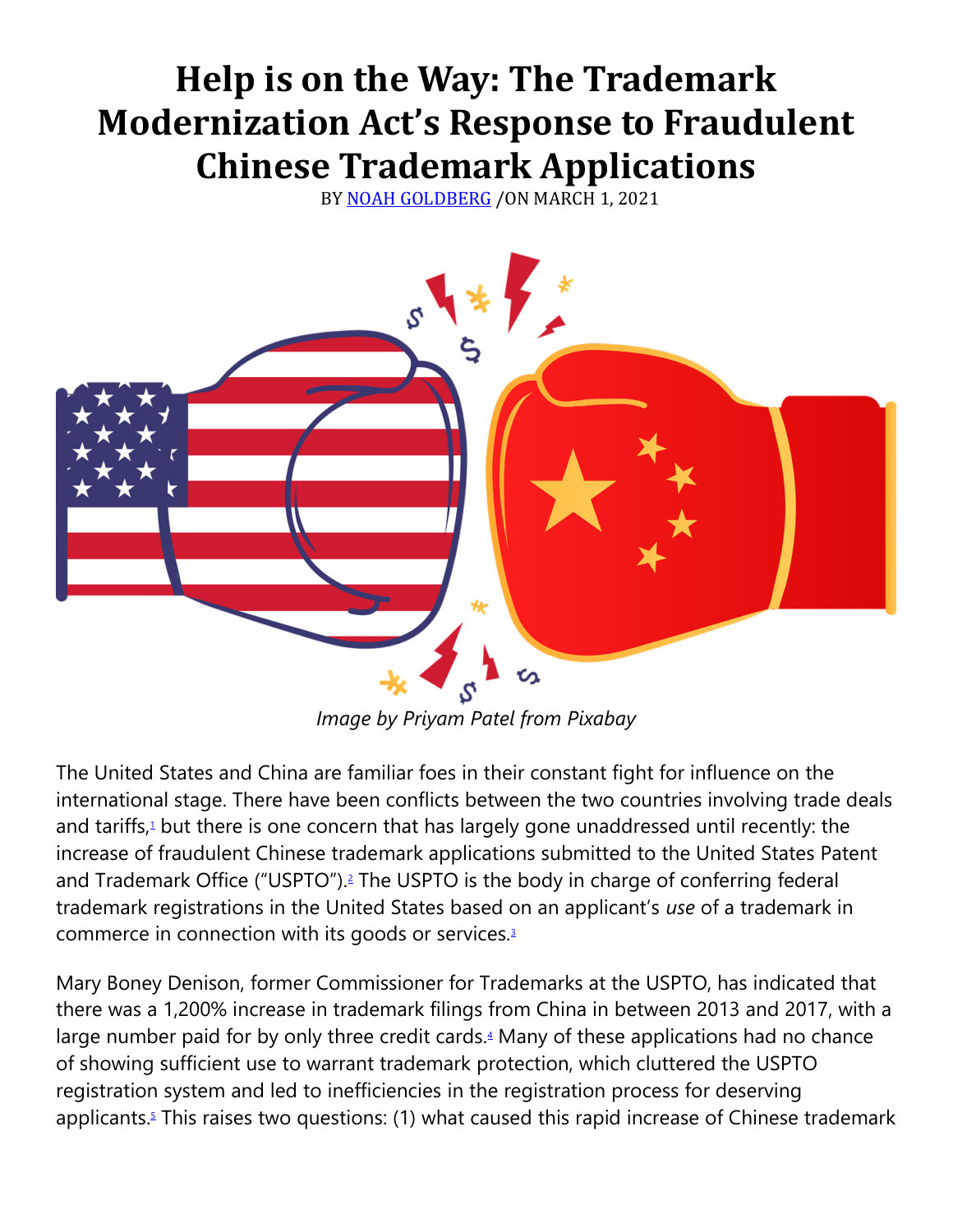applications, and (2) what has the USPTO done to address this issue to ensure that the registration system functions properly?

First, the USPTO released a report in January 2021 titled "Trademarks and patents in China: The impact of non-market factors on filing trends and IP systems," which lists *non-market factors* that may have facilitated this rapid increase in Chinese trademark applications[.](https://cardozoaelj.com/2021/03/01/help-is-on-the-way-the-trademark-modernization-acts-response-to-fraudulent-chinese-trademark-applications/#easy-footnote-bottom-6-6751)<sup>6</sup> By non-market factors, the report means factors beyond the commercial value offered by trademarks in distinguishing brands from one another, which is a key focus of trademark law[.](https://cardozoaelj.com/2021/03/01/help-is-on-the-way-the-trademark-modernization-acts-response-to-fraudulent-chinese-trademark-applications/#easy-footnote-bottom-7-6751)<sup>7</sup> Often times, the volume of applications filed within a country is viewed as a "proxy for the intensity of its brand creation and innovation.["](https://cardozoaelj.com/2021/03/01/help-is-on-the-way-the-trademark-modernization-acts-response-to-fraudulent-chinese-trademark-applications/#easy-footnote-bottom-8-6751) $8$  However, the report cautions against drawing this conclusion in the case of China, in part because of the impact of the Chinese government's subsidies and mandates on foreign registrations[.](https://cardozoaelj.com/2021/03/01/help-is-on-the-way-the-trademark-modernization-acts-response-to-fraudulent-chinese-trademark-applications/#easy-footnote-bottom-9-6751)<sup>9</sup>

The report explains that a "rational economic actor in China may choose to pursue a trademark application without any intention to use the mark in commerce" because the value of these subsidies often exceeds the cost of registering trademarks.<sup>[10](https://cardozoaelj.com/2021/03/01/help-is-on-the-way-the-trademark-modernization-acts-response-to-fraudulent-chinese-trademark-applications/#easy-footnote-bottom-10-6751)</sup> When viewing the subsidies in connection with the USPTO's decision to lower the filing price in 2015, it offers an explanation for why there was a significant increase in Chinese foreign applications in the United States: the USPTO filing price was substantially lower than the subsidy offered by China.<sup>[11](https://cardozoaelj.com/2021/03/01/help-is-on-the-way-the-trademark-modernization-acts-response-to-fraudulent-chinese-trademark-applications/#easy-footnote-bottom-11-6751)</sup>

In March 2020, the Chinese government required state-owned enterprises to increase their foreign filings by 50%.[12](https://cardozoaelj.com/2021/03/01/help-is-on-the-way-the-trademark-modernization-acts-response-to-fraudulent-chinese-trademark-applications/#easy-footnote-bottom-12-6751) The report posits that this mandate serves as an example of a nonmarket factor that increased the number of Chinese trademark applications because, as Commissioner Denison testified before multiple congressional subcommittees, "this dramatic rise in applications coincides with the rise in inaccurate and fraudulent claims of use that threaten to undermine the reliability of the trademark register."<sup>[13](https://cardozoaelj.com/2021/03/01/help-is-on-the-way-the-trademark-modernization-acts-response-to-fraudulent-chinese-trademark-applications/#easy-footnote-bottom-13-6751)</sup>

The USPTO has taken two previous steps toward counteracting this trend. First, in August 2019, the USPTO started requiring each foreign applicant to file using a United States trademark attorney, in an attempt to cut down on fraudulent applications.<sup>[14](https://cardozoaelj.com/2021/03/01/help-is-on-the-way-the-trademark-modernization-acts-response-to-fraudulent-chinese-trademark-applications/#easy-footnote-bottom-14-6751)</sup> Then, in February 2020, the USPTO began requiring each applicant to provide its own e-mail address, in addition to the registering attorney's e-mail address, to better determine the identity of the trademark applicant.<sup>[15](https://cardozoaelj.com/2021/03/01/help-is-on-the-way-the-trademark-modernization-acts-response-to-fraudulent-chinese-trademark-applications/#easy-footnote-bottom-15-6751)</sup> While these updated policies finally showed that the USPTO was willing to combat fraudulent applications, it was not until the enactment of the Trademark Modernization Act ("TMA") in December 2020 that real, tangible change could be expected.<sup>[16](https://cardozoaelj.com/2021/03/01/help-is-on-the-way-the-trademark-modernization-acts-response-to-fraudulent-chinese-trademark-applications/#easy-footnote-bottom-16-6751)</sup>

The TMA serves as a key amendment to the Lanham Act—the premier source of trademark law establishing the mechanisms for federal registrations. While many key foundational principles expressed in the Lanham Act remain, the TMA implements updated substantive and procedural policies that protect trademark applicants. These policies arm the USPTO with more efficient mechanisms for identifying and rejecting fraudulent applications, and for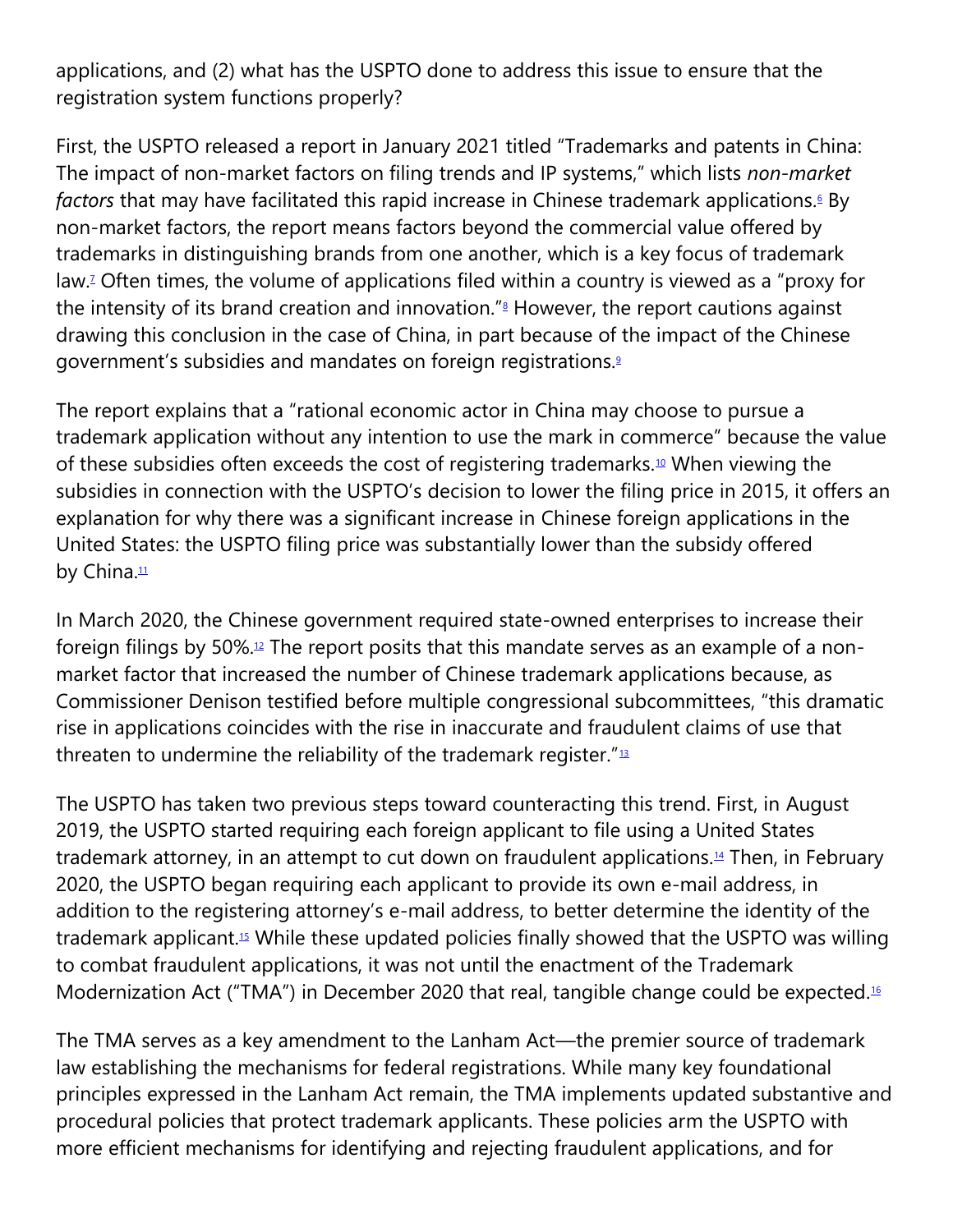terminating preexisting registrations where marks are not used in commerce in connection with goods or services.<sup>[17](https://cardozoaelj.com/2021/03/01/help-is-on-the-way-the-trademark-modernization-acts-response-to-fraudulent-chinese-trademark-applications/#easy-footnote-bottom-17-6751)</sup> Notable TMA policies include: (1) new USPTO proceedings for canceling registrations, (2) an expedited process for third-party oppositions, and (3) a rebuttable presumption of irreparable harm for trademark owners in infringement lawsuits.<sup>[18](https://cardozoaelj.com/2021/03/01/help-is-on-the-way-the-trademark-modernization-acts-response-to-fraudulent-chinese-trademark-applications/#easy-footnote-bottom-18-6751)</sup>

### To ensure that trademarks are used in commerce, the TMA

creates *expungement* and *reexamination* proceedings that may be initiated *sua sponte*, or on its own initiative, by the USPTO.<sup>[19](https://cardozoaelj.com/2021/03/01/help-is-on-the-way-the-trademark-modernization-acts-response-to-fraudulent-chinese-trademark-applications/#easy-footnote-bottom-19-6751)</sup> Expungement proceedings may be used to oppose marks that were never used in commerce, after conducting a reasonable investigation.<sup>[20](https://cardozoaelj.com/2021/03/01/help-is-on-the-way-the-trademark-modernization-acts-response-to-fraudulent-chinese-trademark-applications/#easy-footnote-bottom-20-6751)</sup> If the USPTO meets its *prima facie* burden of showing that the mark was not used in commerce, the burden shifts to the trademark applicant to prove its use of the mark to avoid cancellation.[21](https://cardozoaelj.com/2021/03/01/help-is-on-the-way-the-trademark-modernization-acts-response-to-fraudulent-chinese-trademark-applications/#easy-footnote-bottom-21-6751) Reexamination proceedings function in the same way, except they deal with marks that may have previously been used in commerce, but are no longer in use.<sup>[22](https://cardozoaelj.com/2021/03/01/help-is-on-the-way-the-trademark-modernization-acts-response-to-fraudulent-chinese-trademark-applications/#easy-footnote-bottom-22-6751)</sup> These mechanisms allow for a more efficient challenge of improper trademarks, without relying on third-party challenges.

The TMA also formalizes a cost-effective tactic for third-party applicants called "letters of protest." Letters of protest allow third-parties to submit evidence for refusing an application during the USPTO examination process; previously, third-parties had to wait until after the examination process to oppose a mark.<sup>[23](https://cardozoaelj.com/2021/03/01/help-is-on-the-way-the-trademark-modernization-acts-response-to-fraudulent-chinese-trademark-applications/#easy-footnote-bottom-23-6751)</sup> This streamlines the process for rejecting fraudulent applications and costs a mere \$50, compared to the estimated \$95,000–\$500,000 cost of formal opposition proceedings.[24](https://cardozoaelj.com/2021/03/01/help-is-on-the-way-the-trademark-modernization-acts-response-to-fraudulent-chinese-trademark-applications/#easy-footnote-bottom-24-6751) Another policy increasing efficiency is the TMA's shortened response time for applicants to reply to the USPTO if a mark is initially refused registration.<sup>[25](https://cardozoaelj.com/2021/03/01/help-is-on-the-way-the-trademark-modernization-acts-response-to-fraudulent-chinese-trademark-applications/#easy-footnote-bottom-25-6751)</sup> Rather than the previous six-month period, the TMA now prescribes between sixty days and six months for applicants to respond to the USPTO, with the option of filing for extensions.<sup>[26](https://cardozoaelj.com/2021/03/01/help-is-on-the-way-the-trademark-modernization-acts-response-to-fraudulent-chinese-trademark-applications/#easy-footnote-bottom-26-6751)</sup>

After years of conflicting circuit court decisions in response to *eBay Inc. v. MercExchange, LLC* ("*eBay*"), the TMA restored the rebuttable presumption of irreparable harm of trademark infringement.[27](https://cardozoaelj.com/2021/03/01/help-is-on-the-way-the-trademark-modernization-acts-response-to-fraudulent-chinese-trademark-applications/#easy-footnote-bottom-27-6751) The Court in *eBay* held that there was not a rebuttable presumption of irreparable harm in patent infringement cases, and that plaintiffs need to prove the harm they suffered as a result of defendants' infringements.<sup>[28](https://cardozoaelj.com/2021/03/01/help-is-on-the-way-the-trademark-modernization-acts-response-to-fraudulent-chinese-trademark-applications/#easy-footnote-bottom-28-6751)</sup> This principle was subsequently expanded to trademark infringement cases, which gathered immense scrutiny because of the difficulty for trademark owners to quantify the resulting harm.[29](https://cardozoaelj.com/2021/03/01/help-is-on-the-way-the-trademark-modernization-acts-response-to-fraudulent-chinese-trademark-applications/#easy-footnote-bottom-29-6751) The difficulty arises because, unlike for patents, the harm in trademark infringement cases is based on harm to the "goodwill," or reputation, of the trademark owner.<sup>[30](https://cardozoaelj.com/2021/03/01/help-is-on-the-way-the-trademark-modernization-acts-response-to-fraudulent-chinese-trademark-applications/#easy-footnote-bottom-30-6751)</sup> In other words, monetary damages are often an inadequate remedy for compensating trademark owners for infringing acts by third-parties. By restoring the rebuttable presumption of irreparable harm in trademark infringement cases, the TMA bolsters enforcement against bad-faith applicants and fraudulent registrations because it removes an obstacle for trademark owners from protecting their marks.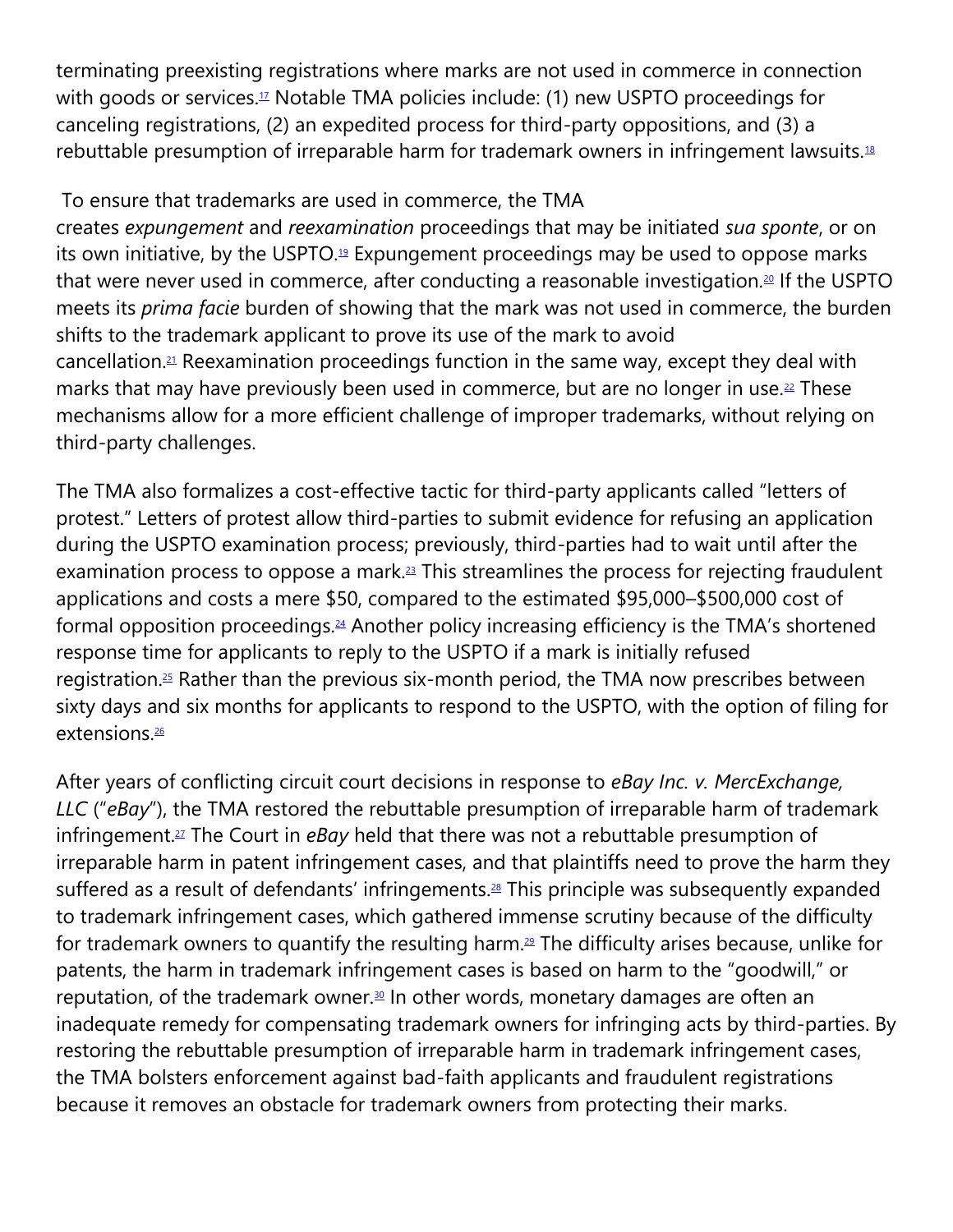The TMA offers federal trademark applicants in the United States a reason for optimism by counteracting the influx of fraudulent Chinese trademark applications. Today, the USPTO is closer to being equipped with the necessary tools for stabilizing the federal registration system, in large part due to Congress's willingness to rework parts of the Lanham Act to better address contemporary trademark concerns. Going forward, these changes will protect against fraudulent trademark applications and provide a more efficient process towards registration for prospective trademark applicants.

*Noah A. Goldberg is a second-year law student at the Benjamin N. Cardozo School of Law and a Staff Editor on the Cardozo Arts & Entertainment Law Journal. Noah has worked on a range of intellectual property matters during his time at Leason Ellis LLP and the Arnie Herz Law Office, and was fortunate to serve as a judicial intern for the Hon. James E. d'Auguste.*

- 1. U.S. Relations With China, Council on Foreign Rel.'s (Feb. 27, 2021), https://www.cfr.org/timeline/us-relations-china [https://perma.cc/9AME-DPG6].
- 2. Michael Mangelson, Elaine T.L. Wu, Michael Diehl, Lubing (Larry) Lian, Qian (Kelly) Sheng & Duncan Wilson, Trademarks and patents in China: The impact of non-market factors on filing trends and IP systems 4 (2021).
- 3. About Us, USPTO (Feb. 20, 2021), https://www.uspto.gov/aboutus#:~:text=The%20United%20States%20Patent%20and,U.S.%20patents%20and%20regi stering%20trademarks [https://perma.cc/T7TT-XQA6].
- 4. Eileen McDermott, House Hearing Highlights China, E-Commerce Contributions to Cluttering of U.S. Trademark Register, IPWatchdog (Feb. 17, 2021), https://www.ipwatchdog.com/2019/07/18/house-hearing-highlights-china-ecommerce-contributions-cluttering-us-trademark-register/id=111513/ [https://perma.cc/P56M-DEAV]. Mary Boney Denison retired from her role as Commissioner for Trademarks in January 2020.
- 5. Counterfeits and Cluttering: Emerging Threats to the Integrity of the Trademark System and the Impact on American Consumers and Businesses, Testimony at the United States House Subcommittee on Courts, Intellectual Property and the Internet Committee on the Judiciary (2019) [hereinafter Counterfeits and Cluttering] (statement of Mary Boney Denison, Comm. for Trademarks, USPTO).
- 6. Mangelson, Wu, Diehl, Lian, Sheng & Wilson, supra note 2.
- 7. Id. at 3.
- 8. Id. at 9.
- 9. Id.
- 10.Id. at 3.
- 11.Id. at 4.
- 12.Id. at 5.
- 13.Counterfeits and Cluttering, supra note 5; see Mangelson, Wu, Diehl, Lian, Sheng & Wilson, supra note 2 (testifying before the United States House Subcommittee on Courts, Intellectual Property, and the Internet Committee on Judiciary).